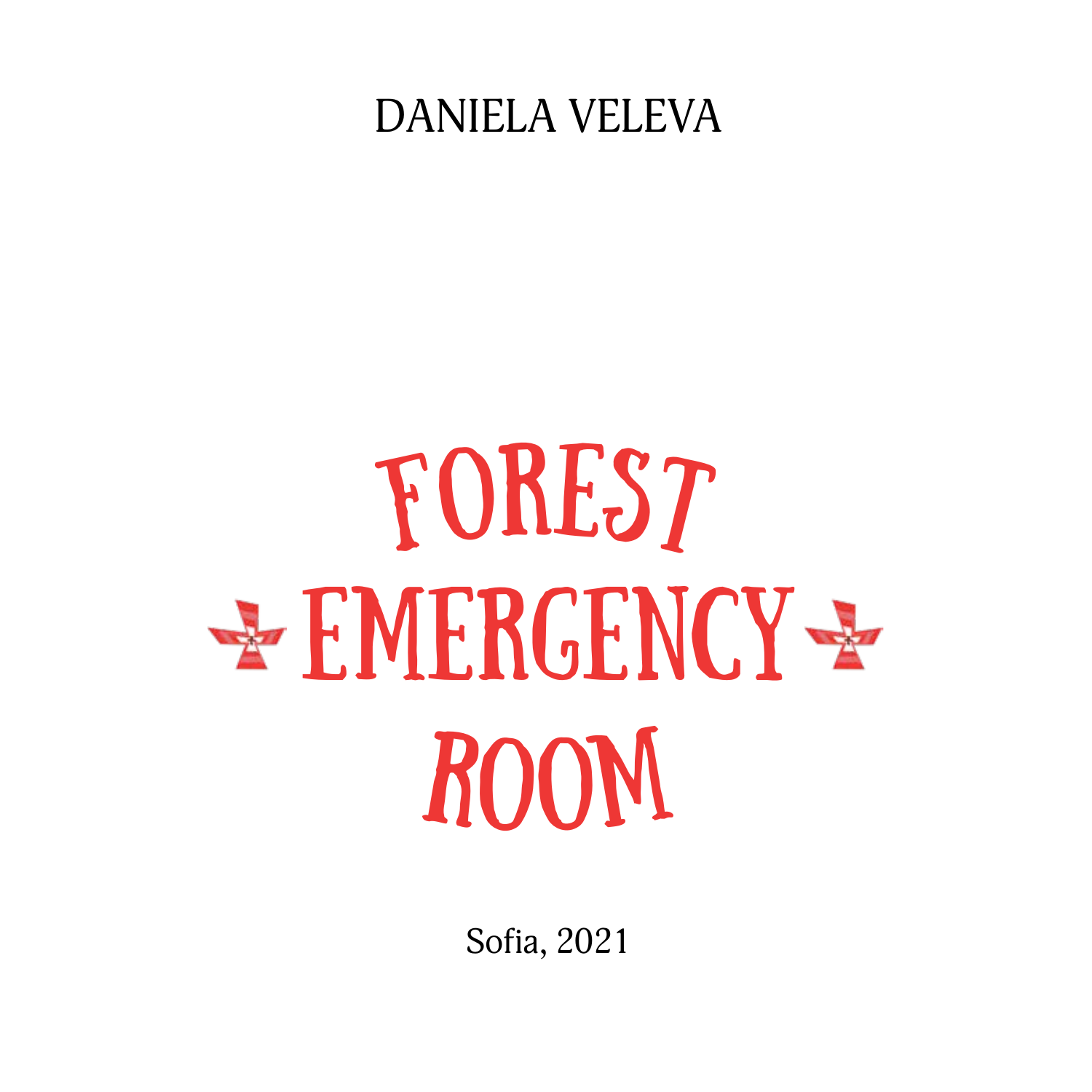The spring sun had warmed the forest meadow under the old oaks. The leaves of the age-old trees were trembling slightly in the morning wind. White butterflies, colorful ladybugs, and golden Maybugs were dancing over the green grass. Early birds were chirping in the woods.

A variety of animals began to arrive at the meadow: bunnies, bears, prickly hedgehogs, owls, foxes, moles with glasses, deer, green snakes, wolves, wild boars, squirrels and crows. They gathered in groups, talked for a long time and argued passionately. In the end, they all decided that they needed to organize an Emergency Medical Service so that they could react quickly when a disaster occurred in the forest and be able to help any injured animal.

Daniela Veleva

FOREST EMERGENCY ROOM English, first edition

*Edited by* Dimitar ТОМОV *Illustrated by* Ognyan GEORGIEV *Designed by* Galya GERASIMOVA, Dimitar DIMITROV

*Published by* Bulgarian bestseller – NMBBP www.bgbestseller.com

© Daniela VELEVA, autor, 2021

© Ognyan GEORGIEV, illustrator, 2021

© Veneta MARINOVA, translation, 2021

ISBN 978-954-463-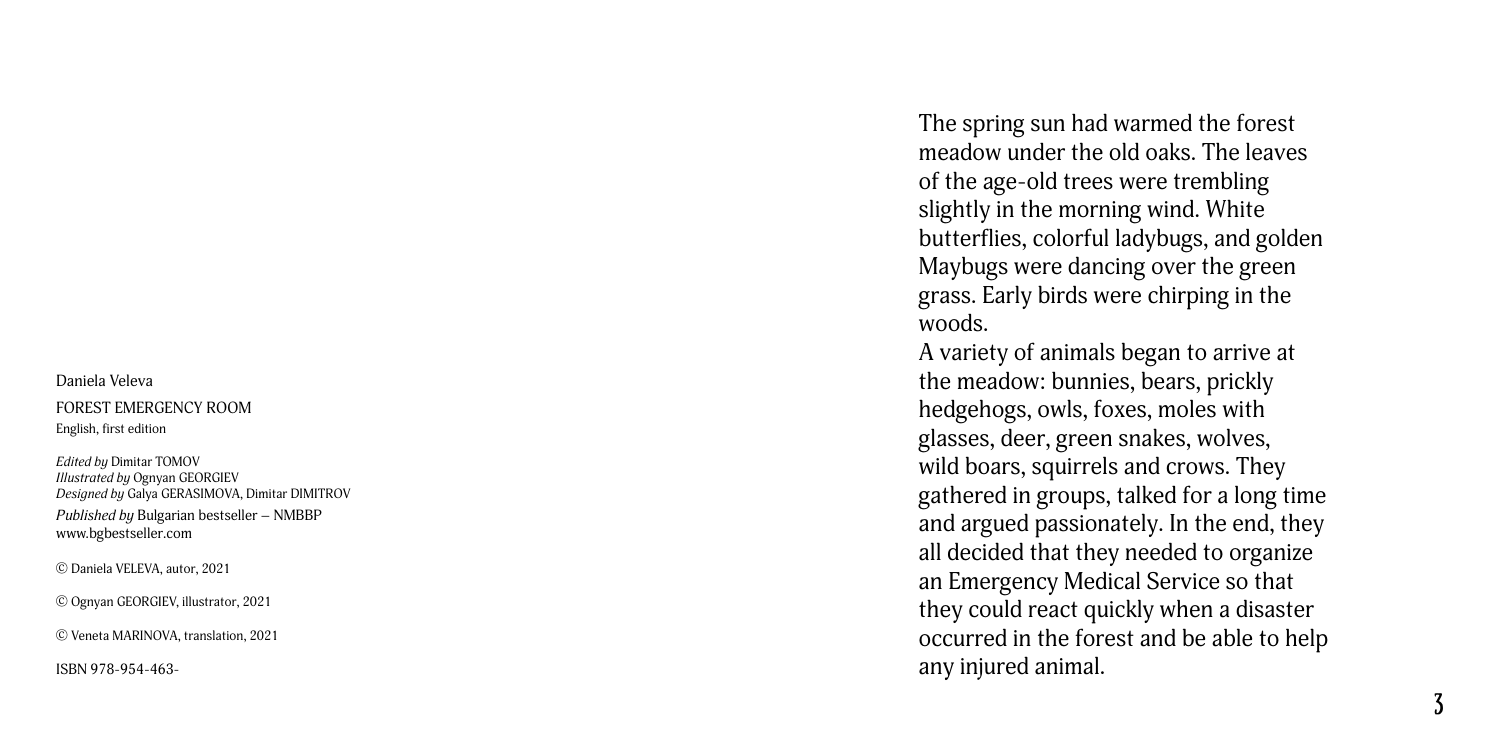that animals in distress could call an ambulance immediately. Three jackals became dispatchers. They answered all the emergency calls. They learnt about every misfortune in the forest as soon as it happened and immediately sent a team to help the victims. Otters performed rescue operations in the water with a jet. The eagles flew in the air in a





They set to work. They chose a suitable place, drew up a project, gathered the necessary materials, brought construction equipment. They sawed, nailed, glued, painted and installed windows. They built a wonderful hospital. They put up an EMS sign that could be seen from afar and at night the letters glowed red. Green snakes-technicians stretched wires all over the forest. The prickly hedgehogs installed telephones everywhere so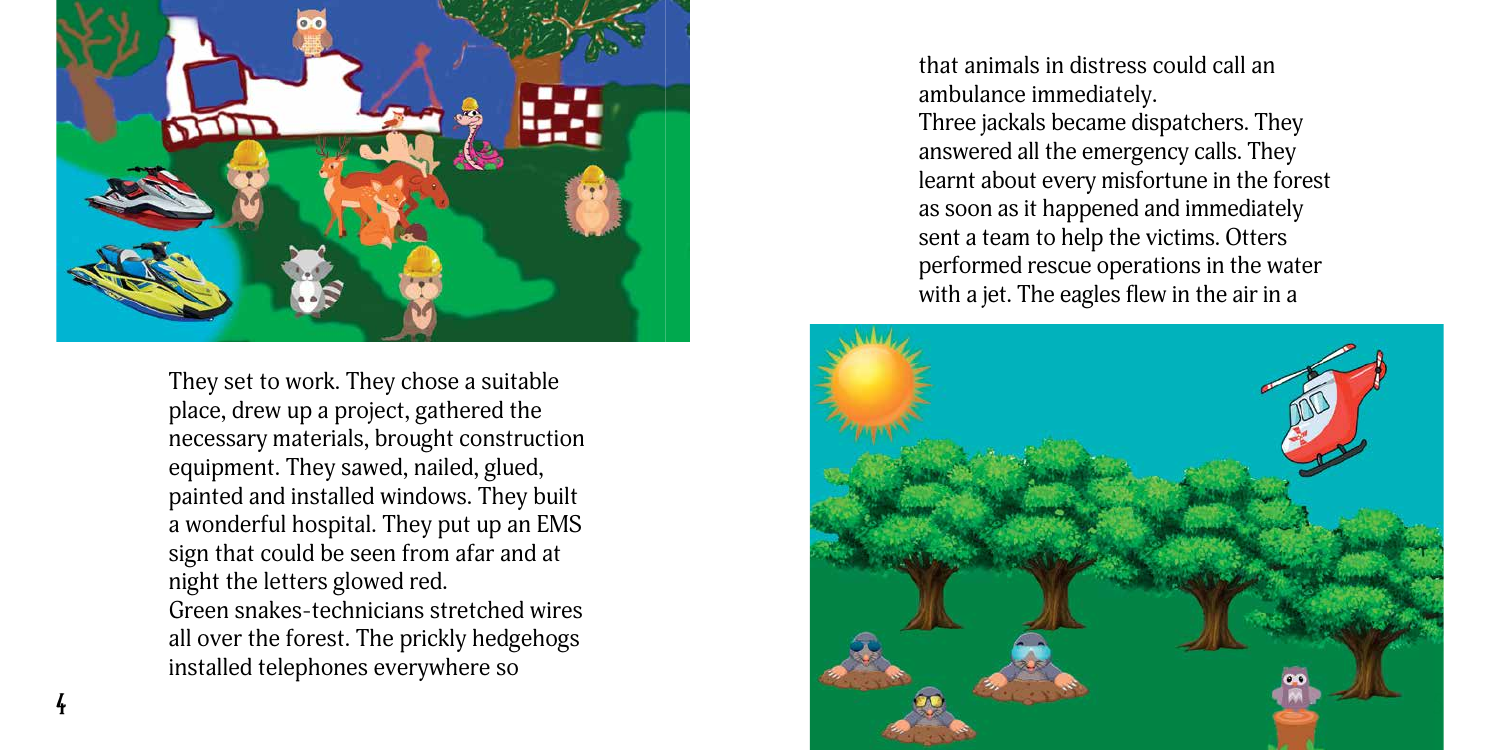helicopter. The deer circled the forest in ambulances. And the moles took off their glasses and rescued in the dark, underground. Doctors Bunny, Fox, Teddy, Woof, Dear and two cricket doctors were very good specialists. They worked





with complex equipment, with splints, bandages and IVs. And they rescued the animals, which were brought to the hospital with severe wounds. Ten nimble bees became caring nurses. They made compresses, bandages, injections, gave medicine and syrups against infections. Five crows, old comrades, were very good orderlies. With a diligent and strong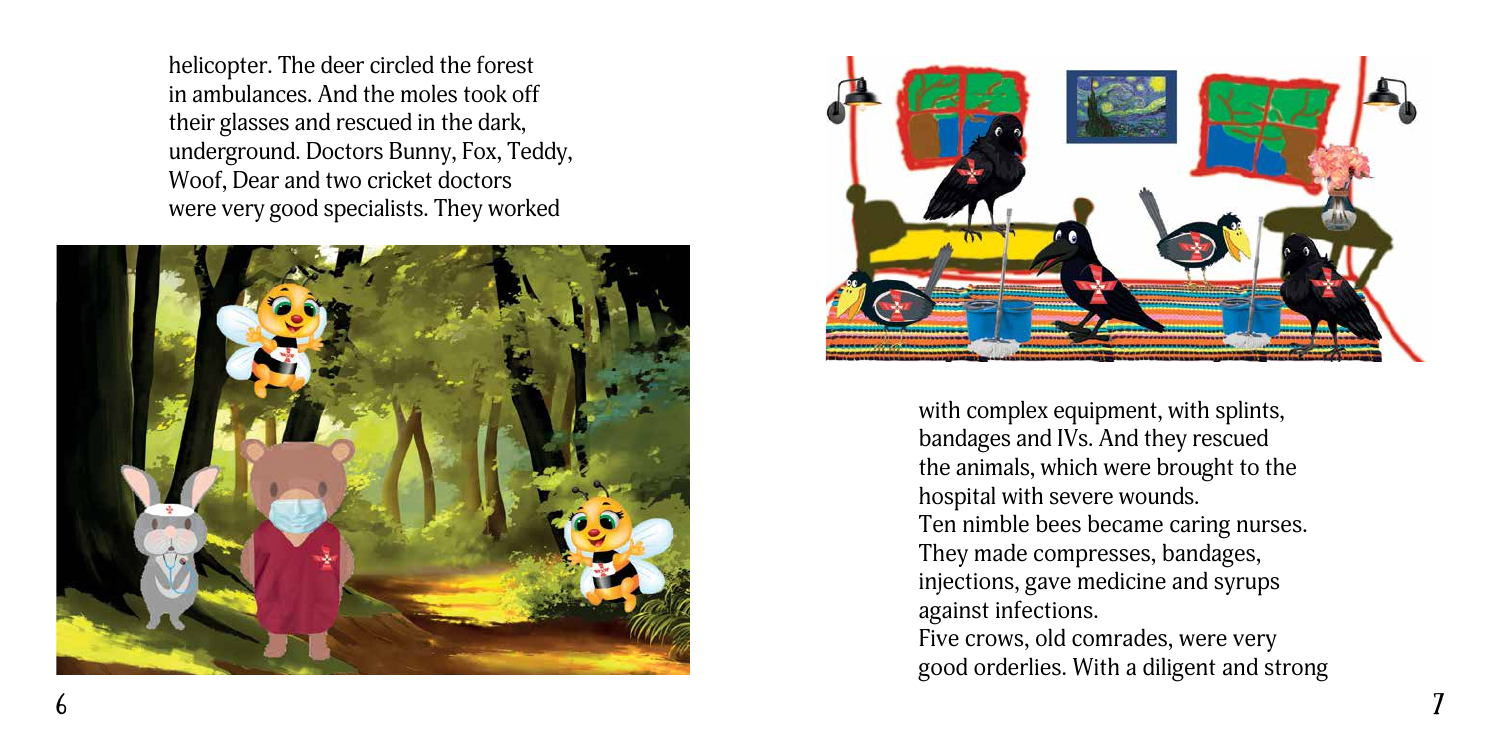

hand, they maintained absolute hygiene. There were many emergencies every day and every night. The hospital staff worked tirelessly to save the lives of the victims.

One day the phone rang. The dispatcher immediately answered the call. "Please help! Send an ambulance! The grass next to my anthill is burning! Some ants

are injured, scorched, poisoned!" cried the Ant Queen. And the dispatcher immediately sent the rescue teams. The deer arrived quickly by ambulance and entered the opaque smoke with stretchers. They picked up the injured ants, suffocating and with scorched legs, put them on the stretchers and ran back to the ambulances. They turned on the sirens and lights and sped through the woods. At the hospital, doctors put on masks and began helping the victims from the burnt anthill. Soon all of them were transferred to the clean rooms of the hospital. The ant queen thanked enthusiastically the ambulance crews for the swift response.

The phone rang again: "Ambulance, help! The Hedgehog slipped and fell into the river. The water is cold and fast, and it dragged him! " The Otter team immediately set off with the jet, raising a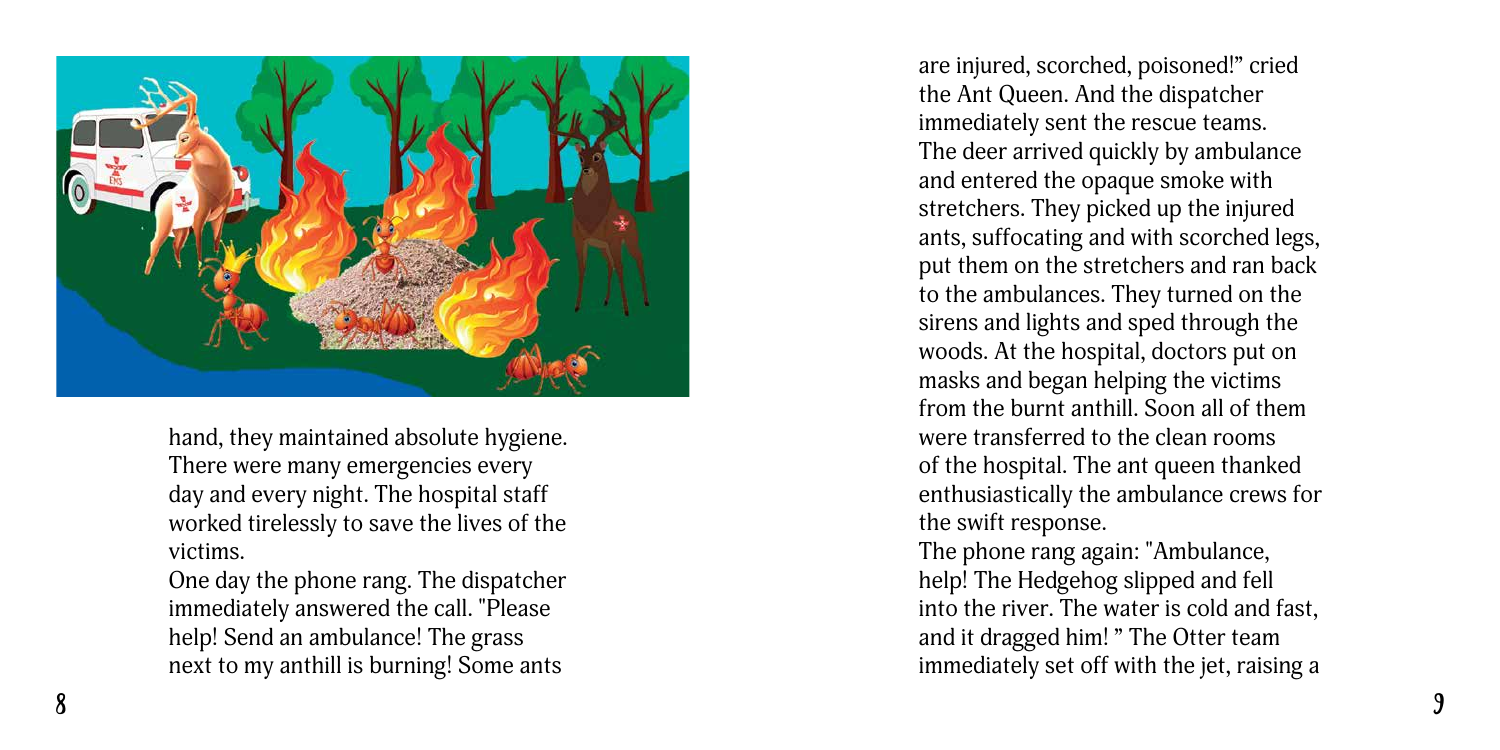

large cloud of water splashes behind it. They saw The Hedgehog appear above the surface and then disappear in the depths. One otter jumped off the jet and dove fearlessly into the raging river. He caught the soaked hedgehog, pulled it on the jet, and brought it to shore. They put him gently on the soft grass and

examined him to make sure everything was in order. The Hedgehog, trembling, said with gratitude, "Thank you from the bottom of my heart!" The next trouble had already happened in the southern forest. A baby bird had fallen from its nest high up in the

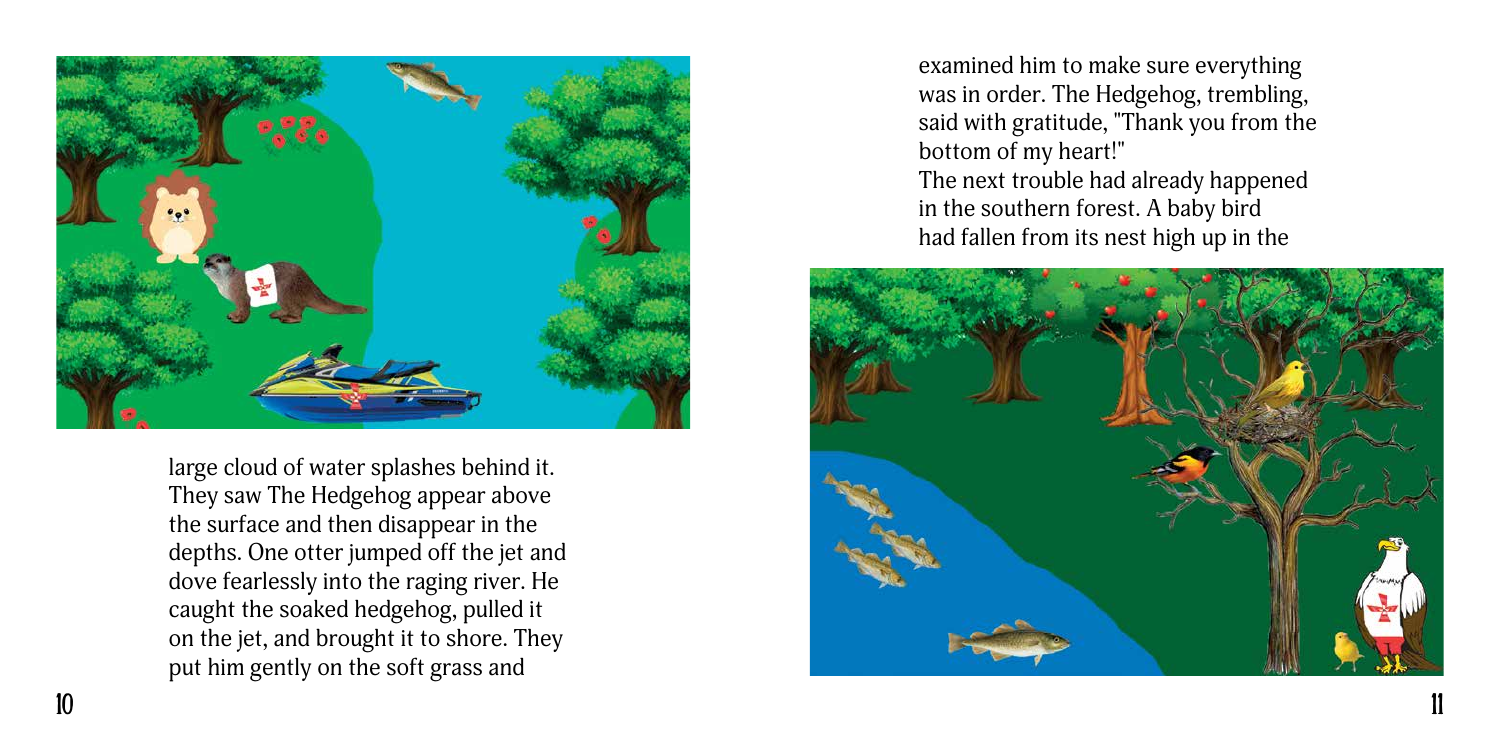branches of an old tree. The bird couldn't fly yet. Its mother was circling anxiously and did not know how to help her child. From the nearest phone, the Owl called an ambulance. And the eagle landed quickly with the helicopter. He examined the little one, plastered its dislocated left wing and lifted him carefully to the warm nest. The mother, now calmed and glowing with happiness, thanked the rescuer from the emergency service. In the evening a strong wind blew in the forest. It uprooted a large heavy tree. The tree fell on the fox's lair and buried a young fox there. At that time it was alone at home. The Rabbit saw the accident and immediately called an ambulance. The Mole team arrived in a few minutes. They quickly began digging, raising piles of dirt in front of the silent assembled foxes. The rescuers dug a tunnel under the huge tree and pulled out the fox alive,



with only an injured ear. They cleaned its wound and made a bandage. Crying with joy, the mother fox hugged her rescued son. All the animals who observed the work of the emergency team said as one: "Emergency Service, thank you very much!"

It was a snowy winter outside. Deep snow covered the trees and bushes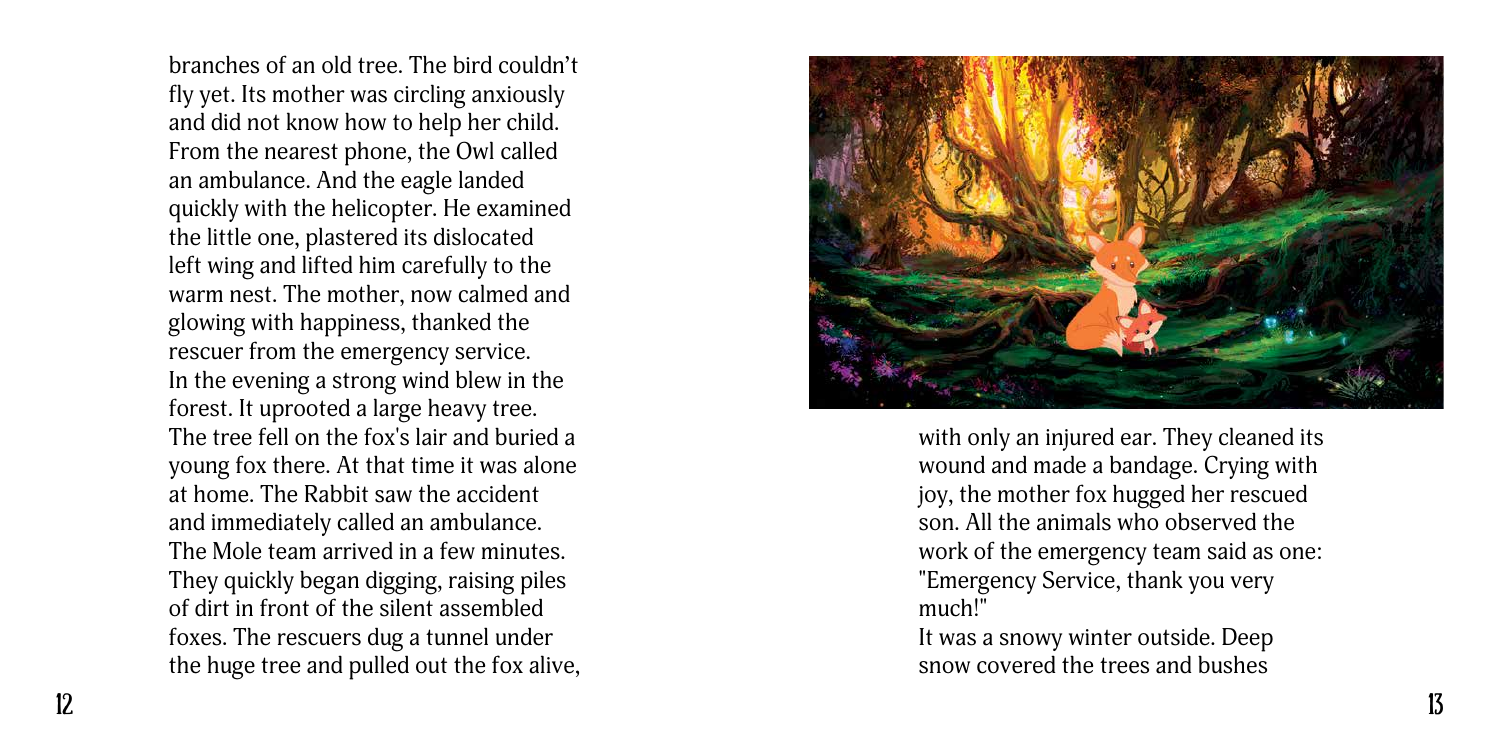

and hid the forest paths. The cold had frozen everything in crystals of frost. Surprisingly in the snow, a terrible virus struck the animals all over the forest. Everyone got sick. They stayed at home. All had the same symptoms – deep cough and fever. The animals had no strength to play, meet or even talk. This lasted the whole winter. When spring came the animals were still sick. But the brave doctors, dressed in their white aprons, treated them tirelessly day after day. They went from house to house, giving medicine and bringing everything needed to help. And finally succeeded to cure the last of the patients! During the whole year Dr. Rabbit administered vaccines. Every forest dweller was vaccinated and thus the danger of the virus was overcome. The animals calmed down and returned to their everyday activities. Today, everyone has gathered in front of the White Hospital. They've been here since the morning, organizing a big celebration in honor of the medical heroes. Playful music sounds and animals